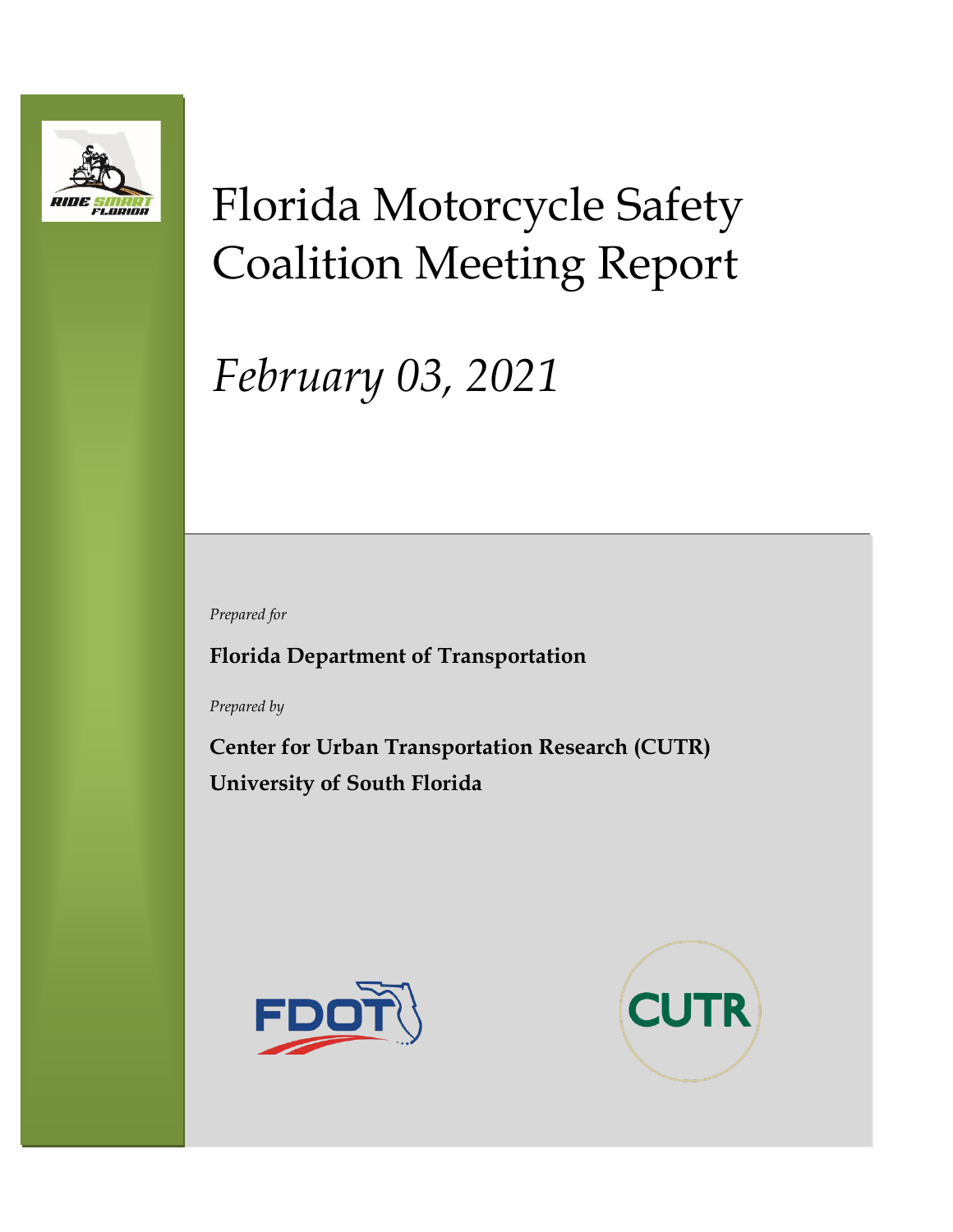## Florida Motorcycle Safety Coalition Meeting Report

## *February 03, 2021*

*Prepared for*

Florida Department of Transportation

*Prepared by*

Center for Urban Transportation Research 4202 E. Fowler Ave. CUT100 Tampa, FL 33620

*Meeting notes taken by* Savana Wright

*Date*

February 03, 2021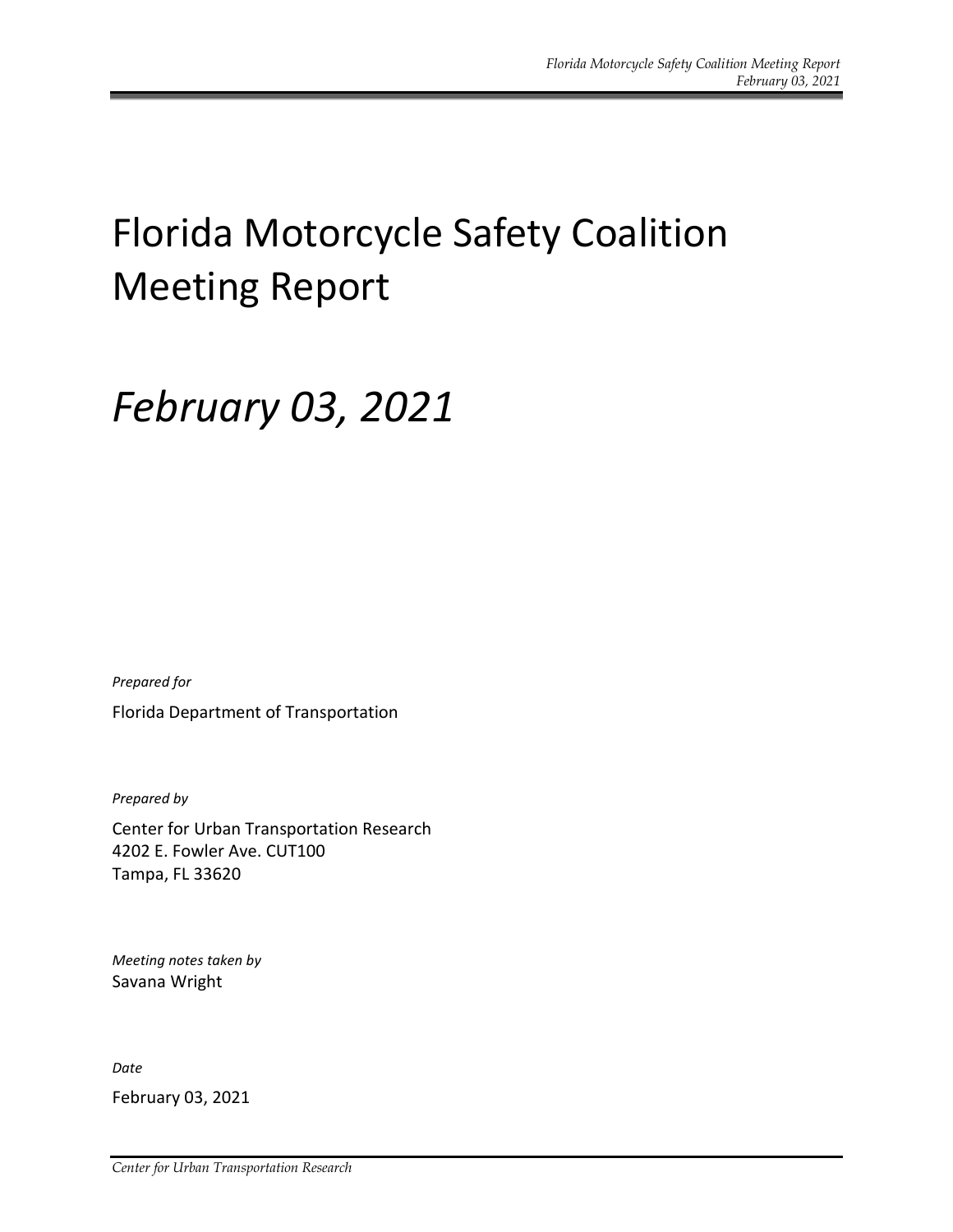### **1.0 Attendees**

| <b>Name</b>           | <b>Agency</b>                                    |  |
|-----------------------|--------------------------------------------------|--|
| Jeff Smith            | <b>Adventure Rider Training</b>                  |  |
| Greg Zuest            | AMA State Chapter of Florida                     |  |
| <b>Todd Michael</b>   | <b>Broward County Sheriff's Office</b>           |  |
| Karen Brunelle        | Federal Highway Administration                   |  |
| Alan Mai              | Florida Department of Health                     |  |
| Carmen Puccio         | Florida Department of Transportation             |  |
| Chris Craig           | Florida Department of Transportation             |  |
| Edith Peters*         | Florida Department of Transportation             |  |
| Javier Ponce          | Florida Department of Transportation             |  |
| Joey Gordon           | Florida Department of Transportation             |  |
| Katelyn Ruka          | Florida Department of Transportation             |  |
| Lora Hollingsworth    | Florida Department of Transportation             |  |
| Joe Glorioso          | Florida Department of Transportation, District 1 |  |
| Nick Hope             | Florida Department of Transportation, District 2 |  |
| <b>Carlos Dardes</b>  | Florida Department of Transportation, District 6 |  |
| Carlos Sarmiento      | Florida Department of Transportation, District 6 |  |
| <b>Edith Wong</b>     | Florida Department of Transportation, District 7 |  |
| Paula Herrington      | Florida Department of Transportation, District 7 |  |
| Peter Hsu             | Florida Department of Transportation, District 7 |  |
| Mike Zinn             | Florida Department of Transportation, District 7 |  |
| Kathy Daws            | Florida Highway Safety and Motor Vehicles        |  |
| Mark Welch            | Florida Highway Safety and Motor Vehicles        |  |
| Ray Graves            | Florida Highway Safety and Motor Vehicles        |  |
| <b>William Minton</b> | Florida Highway Safety and Motor Vehicles        |  |
| <b>Jason Harris</b>   | Florida State University Police Department       |  |
| Mark Parco            | Harley-Davidson Riding Academy                   |  |
| <b>David Summers</b>  | Health Care District, Palm Beach County          |  |
| <b>Gena Torres</b>    | Hillsborough County MPO                          |  |
| Michael Dobbs         | Jacksonville Motorcycle Safety Training          |  |
| <b>Tim Roberts</b>    | Law Enforcement Liaison Coordinator              |  |
| Andrew Johnson        | Law Enforcement Liaison, District 3              |  |
| Charles Kane          | Law Enforcement Liaison, District 4              |  |
| Janice Martinez       | Law Enforcement Liaison, District 7              |  |
| Ray Ochs              | Motorcycle Safety Foundation                     |  |
| Avinash Gogineni      | Ryder Trauma Center - Miami                      |  |

**Table 1.1 Coalition Meeting Attendees**

*Center for Urban Transportation Research* 1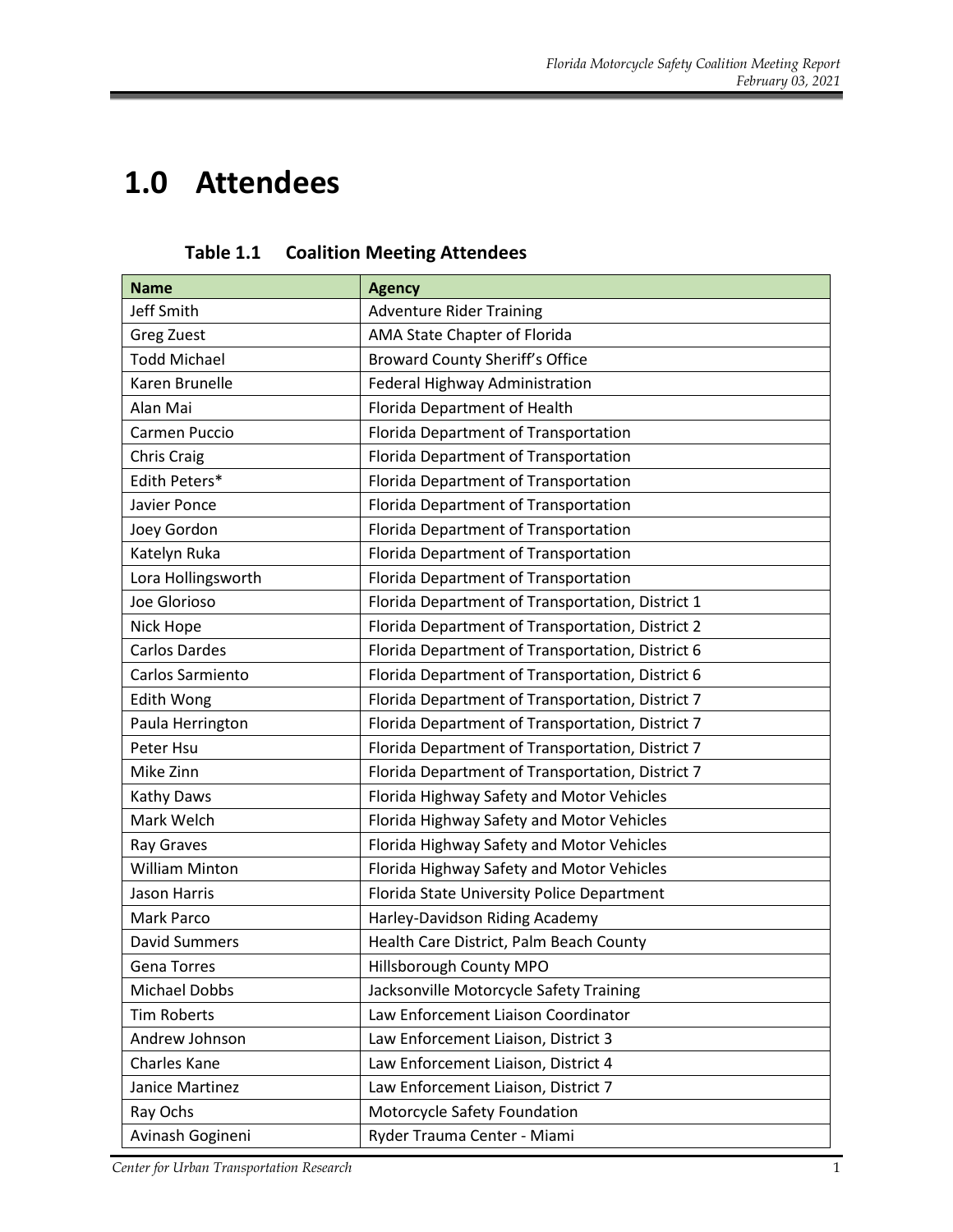| Julissa Sarmiento | Ryder Trauma Center - Miami                  |  |
|-------------------|----------------------------------------------|--|
| Patricia Byers    | Ryder Trauma Center - Miami                  |  |
| Joshua Riba       | Sixth Judicial Circuit of Florida            |  |
| John Makal        | Suncoast Brotherhood                         |  |
| Patricia Turner   | University of Florida Transportation Inst.   |  |
| Albert Baxter     | USF Center for Urban Transportation Research |  |
| Chanyoung Lee     | USF Center for Urban Transportation Research |  |
| Christen Miller   | USF Center for Urban Transportation Research |  |
| James Takacs      | USF Center for Urban Transportation Research |  |
| Jeanne Kean       | USF Center for Urban Transportation Research |  |
| Megan Cott        | USF Center for Urban Transportation Research |  |
| Rebecca Liller    | USF Center for Urban Transportation Research |  |
| Savana Wright     | USF Center for Urban Transportation Research |  |
| Siwon Jang        | USF Center for Urban Transportation Research |  |

\*Motorcycle Safety Program Manager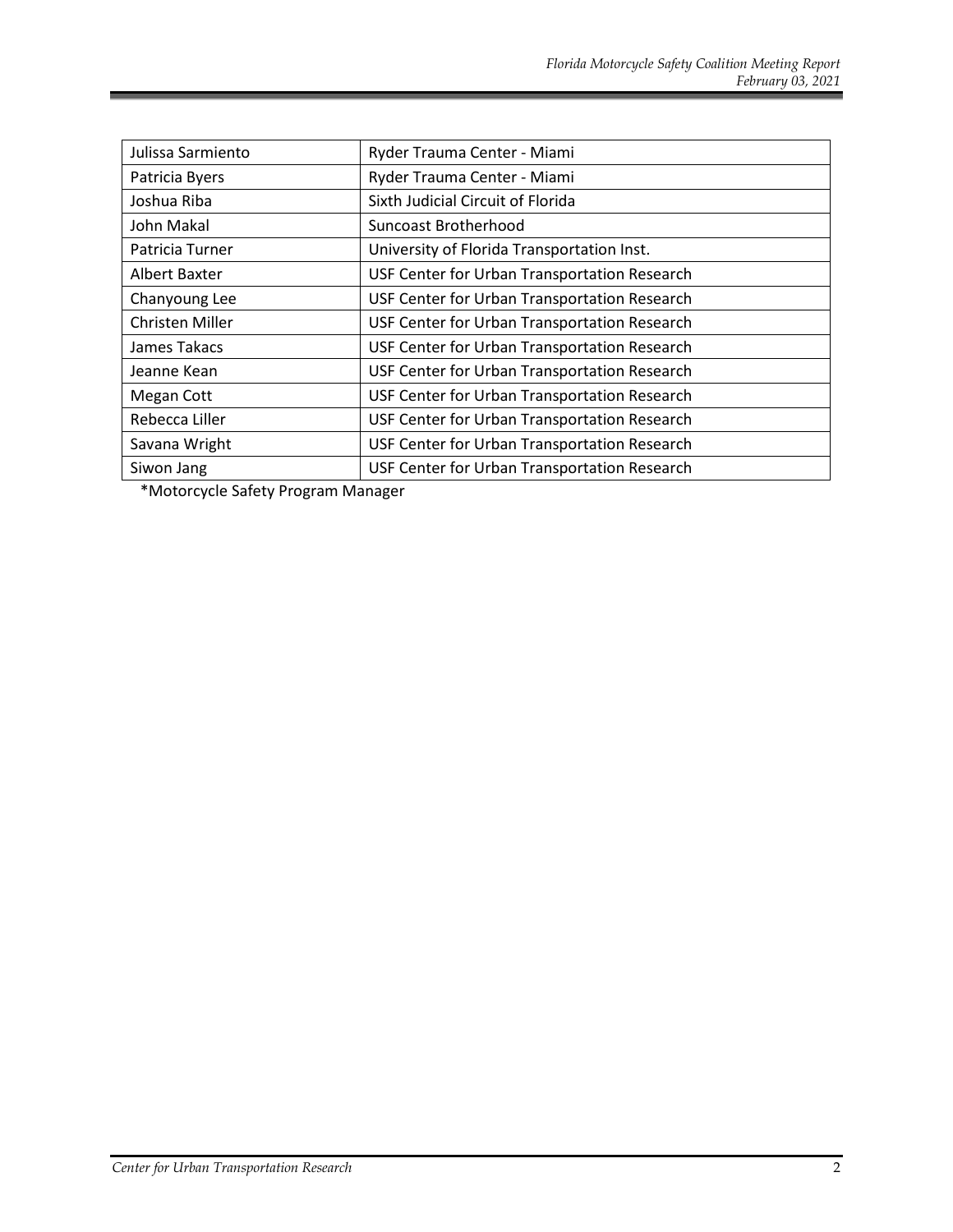### **2.0 Meeting Summary**

Due to the continuing impacts of COVID-19, the Florida Motorcycle Safety Coalition (FMSC) hosted its February 2021 Coalition Meetings online, via the video conferencing service GoToMeeting. In order to facilitate productive conversation, the meeting format was adjusted slightly to allow for smaller group discussions online. The meetings were scheduled across a total of three days from February  $1<sup>st</sup> - 3<sup>rd</sup>$ , 2021. Across this time span, all emphasis area groups met separately with the FDOT Program Manager, Ms. Edith Peters, and staff from the Center for Urban Transportation Research (CUTR). Several preparatory meetings were held in the weeks leading up to the Coalition meetings, to ensure area leaders were prepared to report progress and assign tasks based on the Motorcycle Safety Strategic Plan (MSSP) where needed. A large-group meeting was held on February  $3<sup>rd</sup>$ , to discuss recent coalition activities, upcoming events, provide data updates and review each emphasis area's progress to the wider group.

*Day One (February 1st):* The CUTR team and Program Management met individually with Law Enforcement, Advocacy & Policy, Roadway Engineering, and Communications & Outreach Emphasis Areas.

*Day Two (February 2nd):* Individual meetings were held with Trauma & Emergency Services, Data & Analysis and Rider Licensing & Training Emphasis Areas.

*Day Three (February 3rd): A large-group meeting was held for all Emphasis Areas. The meeting was also open to members of the public.* 

|           | Day 1 (02-01)                          | Day 2 (02-02)                         | Day 3 (02-03)                      |
|-----------|----------------------------------------|---------------------------------------|------------------------------------|
| $9:00$ AM | Law Enforcement                        | Trauma & EMS                          | <b>Motorcycle Safety Coalition</b> |
| 9:30 AM   | (9 AM-10 AM)                           | (9 AM- 10 AM)                         | <b>Group Meeting</b>               |
| 10:00 AM  |                                        |                                       | (9 AM -12:30 PM)                   |
| 10:30 AM  | <b>Advocacy &amp; Policy</b>           | Data & Analysis                       |                                    |
| 11:00 AM  | (10:30 AM-11:30 AM)                    | (10:30 AM-11:30 AM)                   |                                    |
| 11:30 AM  |                                        |                                       |                                    |
| 12:00 PM  |                                        |                                       |                                    |
| 12:30 PM  | Roadway Engineering                    |                                       |                                    |
| $1:00$ PM | $(12:30 \text{ PM} - 1:30 \text{ PM})$ |                                       |                                    |
| 1:30 PM   |                                        |                                       |                                    |
| $2:00$ PM | Communication & Outreach               | <b>Rider Licensing &amp; Training</b> |                                    |
| 2:30 PM   | $(2 PM-3 PM)$                          | (2 PM-3 PM)                           |                                    |

#### **February 2021 Florida Motorcycle Safety Coalition Meeting Schedule**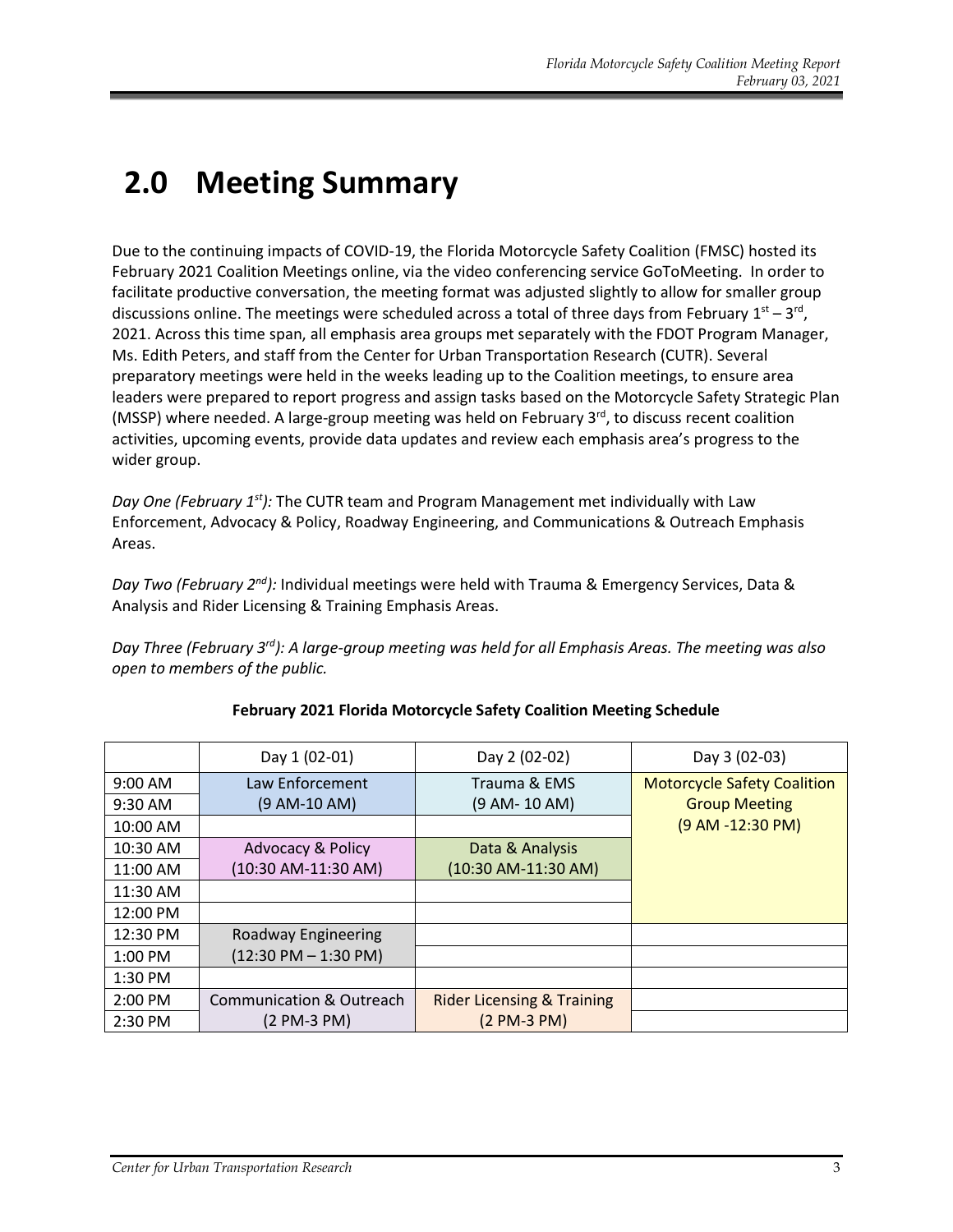#### **Emphasis Area Meeting Notes – February 1st – 2 nd**

#### **Law Enforcement (02-01)**

- Team reviewed the old law enforcement roll call video prior to the meeting and provided comments. Updates to data and statutory language are needed. The addition of new mobility devices was also discussed. Comments from the team will be summarized and sent to Ms. Edith Peters, FDOT, and the CUTR team.
- County-level motorcycle crash risk factor infographics are ready for distribution by Law Enforcement Liaisons (LELs). The CUTR team will create a Ride Smart Florida webpage where each infographic will be available for download and printing for distribution to law enforcement agencies in hotspot counties. Infographics can be found here: Motorcycle Risk Factors by **[County](https://ridesmartflorida.com/county-crash-facts)**
- Endorsement tip cards are available for distribution by law enforcement. Tip cards can be found here: [Motorcycle Endorsement Tip Card](https://ridesmartflorida.com/archives/sdm_downloads/mc-endorsement-card)

#### **Advocacy & Policy (02-01)**

- Team has been monitoring motorcycle safety-related bills.
- Mr. John Makal, Suncoast Brotherhood, is providing information to legislators related to child passenger for motorcycles in the Florida, looking into adding language to require passengers to be able to reach foot pegs. CUTR will assist with the provision of relevant educational materials.
- Mr. John Makal is also working with legislators on the redefinition of mopeds/scooters in the Florida Statutes.
- Ms. Edith Peters, FDOT, will be giving a presentation on child passenger issues at the upcoming Occupant Protection Coalition meeting.
- The team is working on obtaining approval from FLHSMV on the Florida Motorcycle and Alternative Vehicles Bench Guide.
- The team is actively identifying potential judges to fill the role previously held by Judge Joshua Riba on the Advocacy & Policy Emphasis Area team. Judge Riba remains active in the coalition, but has reduced availability.

#### **Roadway Engineering (02-01)**

- In pursuit of task (1D) "Explore the feasibility and determine the strategy to conduct a study to measure the impact of roadway maintenance (road debris) on motorcycle safety", the team discussed reaching out to the State Maintenance Engineer and setting up a call to discuss further.
- The CUTR team set up clearinghouse website draft on the Ride Smart Florida (RSF) website and shared with team. The team wants to update the page to make more search-friendly.
- The CUTR team is working on developing a generic motorcycle safety presentation for symposiums and conferences held for engineers and practitioners. The draft version was shared with Ms. Karen Brunelle for feedback.
- The team would like to present at the upcoming virtual symposium. A member from the group will reach out to hold a spot in the symposium schedule for the motorcycle safety presentation.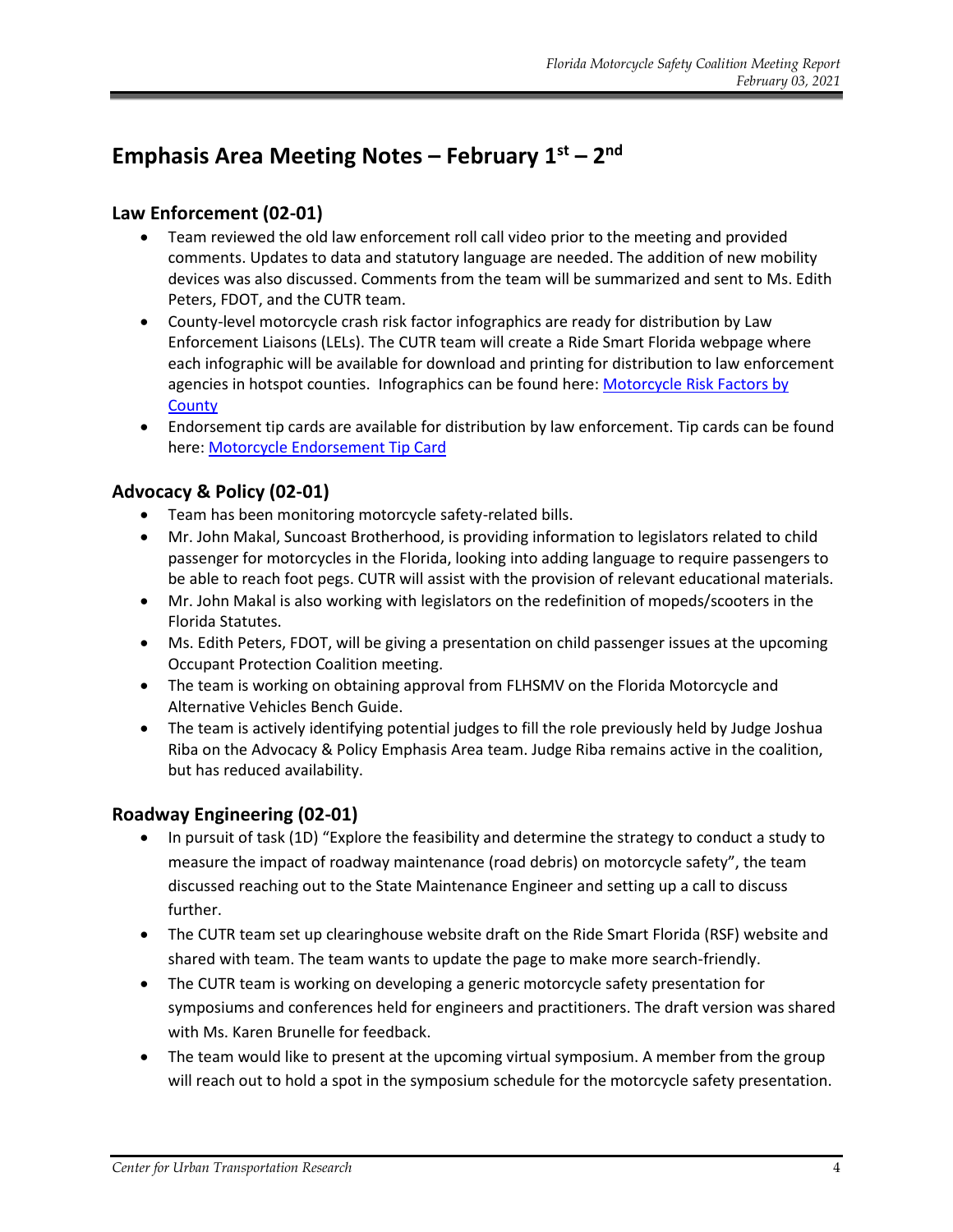#### **Communications & Outreach (02-02)**

- The team worked with the Teen Safe Driving Coalition to develop motorcycle gear use and motorcycle/scooter safety posters. The posters are still in development and have not been listed on the Teen Safe Driving website yet.
- The team disseminated a coalition member survey relating to communication efforts and developed a presentation on the findings; the results will be presented at the next in-person meeting.
- The team is working on an update to the "Watch for Motorcycles" yard signs, with the goal of having a new version printed for "2021 May is Motorcycle Safety Month. "
- Ms. Elise Batchelor, DHSMV, requested contacts for drivers' education to conduct a survey on the impacts of COVID-19 on drivers' education courses. The survey could include motorcycle safety materials in mail-outs.
- The team discussed contacting new Tax Collectors on the availability of motorcycle safety materials. The creation of a memo from the Tax Collector director at DHSMV is currently underway.

#### **Trauma & Emergency Services (02-02)**

- The Trauma & Emergency Services (EMS) team scheduled law enforcement trainings after receiving responses from LEL surveys. Agencies want in-person trainings, so the EMS team will work with FDOT on potential travel approval.
- MTII and the Safety Council of Palm Beach agreed to include helmet removal labels in their packets. Hillsborough County MPO will assist by ordering more helmet removal labels.
- Dr. Patricia Byers, Ryder Trauma Center, will present on toxicology data at the Impaired Driving Coalition meeting.
- The team is working on analysis of non-illicit medication use in crashes as well as analysis of injuries by age group. The team also received approval for the 100 Motorcycle Crash Patient Study.
- CUTR will assist with the distribution of the EMS survey, possibly in the next email blast.

#### **Data & Analysis (02-02)**

- CUTR completed GIS hotspot maps for 14 counties.
- Alan Mai, Florida Department of Health, provided an overview of the new Motorcycle Safety Report. Overall, non-fatal hospitalization decreased for 2019 and there was a decrease in hospital charges. A full overview of the report will be provided at the large-group Coalition Meeting.
- The VMT study proposal was submitted and is under review by FDOT Research Office.
- 2020 Florida Motorcyclist Survey findings will be shared via social media and new educational materials.

#### **Rider Licensing & Training (02-02)**

• CUTR is experimenting with interviews of recent Basic RiderCourse (BRC) participants/ BRC signups. CUTR will collaborate with training schools to email participants with information about interviews.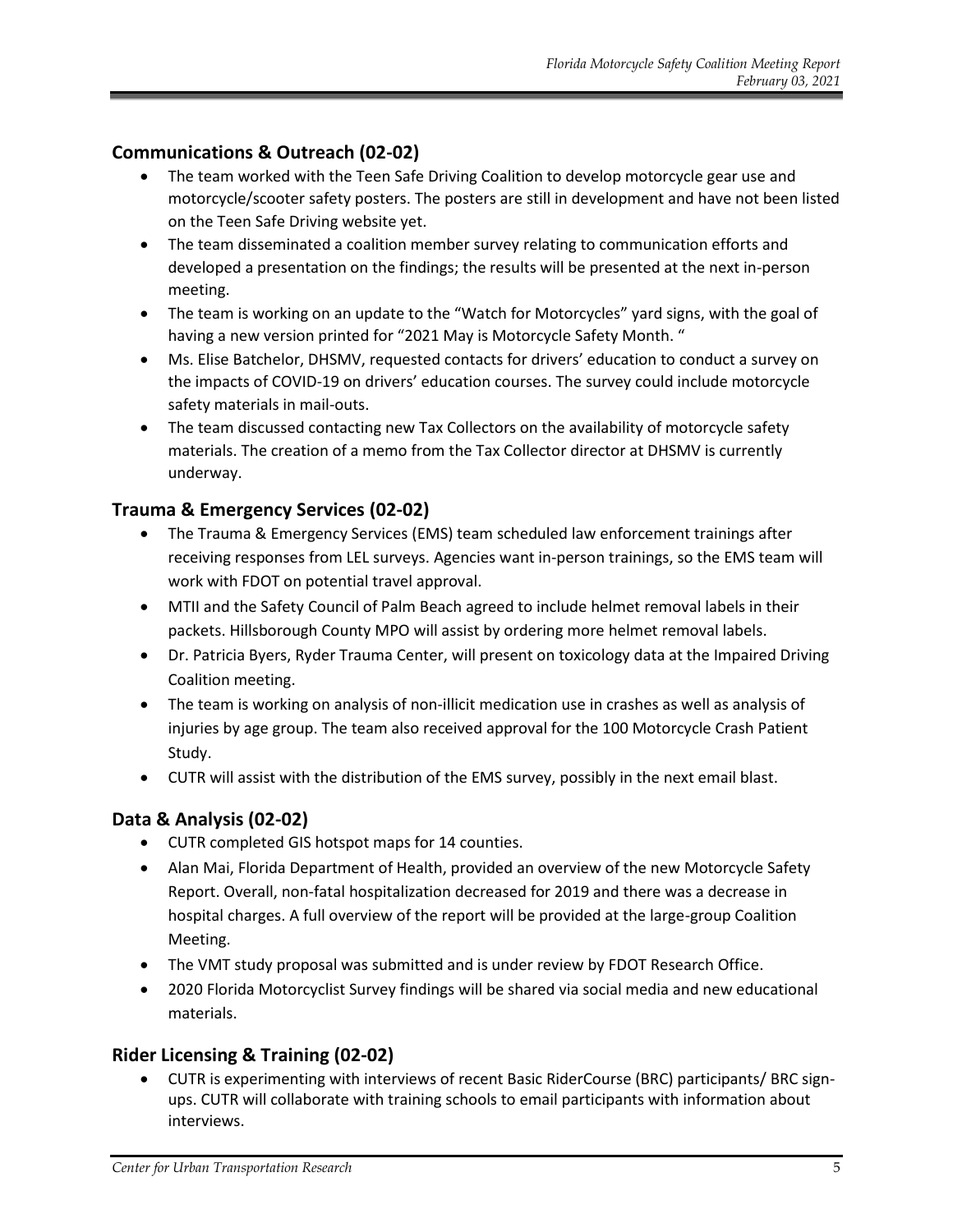- The team is planning for the third year of the Endorsement and Beyond Program (EAB). A discussion was held about the idea of bundling BRC and ARC courses. The team will work with training schools to work out logistics.
- The team discussed potential changes to enhance the Florida Administrative Code. The team will meet with FLHSMV to continue discussion.

#### **Coalition Meeting Notes – February 3rd**

#### **Welcome and Program Update – Ms. Edith Peters, FDOT**

Ms. Edith Peters, FDOT, opened the meeting with introductions and by reviewing online meeting protocol.

An overview of communications efforts since the November Coalition Meeting was provided. The highlighted activities included:

- "Watch for Motorcycles" Santa photoshoot and billboard
- Development of motorcycle crash fact sheets for top motorcycle crash/fatality counties
- Creation of bilingual standees for outreach events, illustrating common motorcycle crash types
- Shared about 50 posts across three social media platforms
- Email blasts and video pre-rolls with motorcycle safety information

The current version of the motorcyclist and motor scooter rider section of the Florida State Highway Safety Plan was presented.

An introduction to Florida motorcycle crash trends by month was provided. Florida observed a reduced number of motorcycle crashes for all months impacted by COVID-19 (March 2020 – December 2020). However, during 2020, Florida had several months that exceeded monthly motorcycle fatalities compared to 2017-2019 averages.

A new version of the Signal Four Analytics dashboard is available. The dashboard is not public-facing and does not require a password to access. Users are able to filter data by year, law enforcement agency, traffic safety focus area, fatality/injury severity, and location. The new system is available at [www.signal4analytics.com.](http://www.signal4analytics.com/)

The current working plan for "2021 May is Motorcycle Safety Month" was reviewed with members of the coalition for feedback. The central event planned will be the implementation of the third year of the Endorsement And Beyond (EAB) Program. The program will provide discount vouchers for advanced rider courses in the month of May. Survey data will be collected from participants. The idea of discounted bundle courses for new riders (BRC and BRC2/BBBRC) was also discussed. An update to the current "Watch for Motorcycles" yard sign is also underway, with plans to finish and print before May. Finally, the team is looking into lighting select Florida bridges "RSF Green" for the first three days of May.

Bike Week 2021 is scheduled for March 5<sup>th</sup> to March  $14<sup>th</sup>$ . Attendance of the event by RSF is pending the status of travel restrictions. Typical media outreach will occur regardless of ability to attend the event inperson.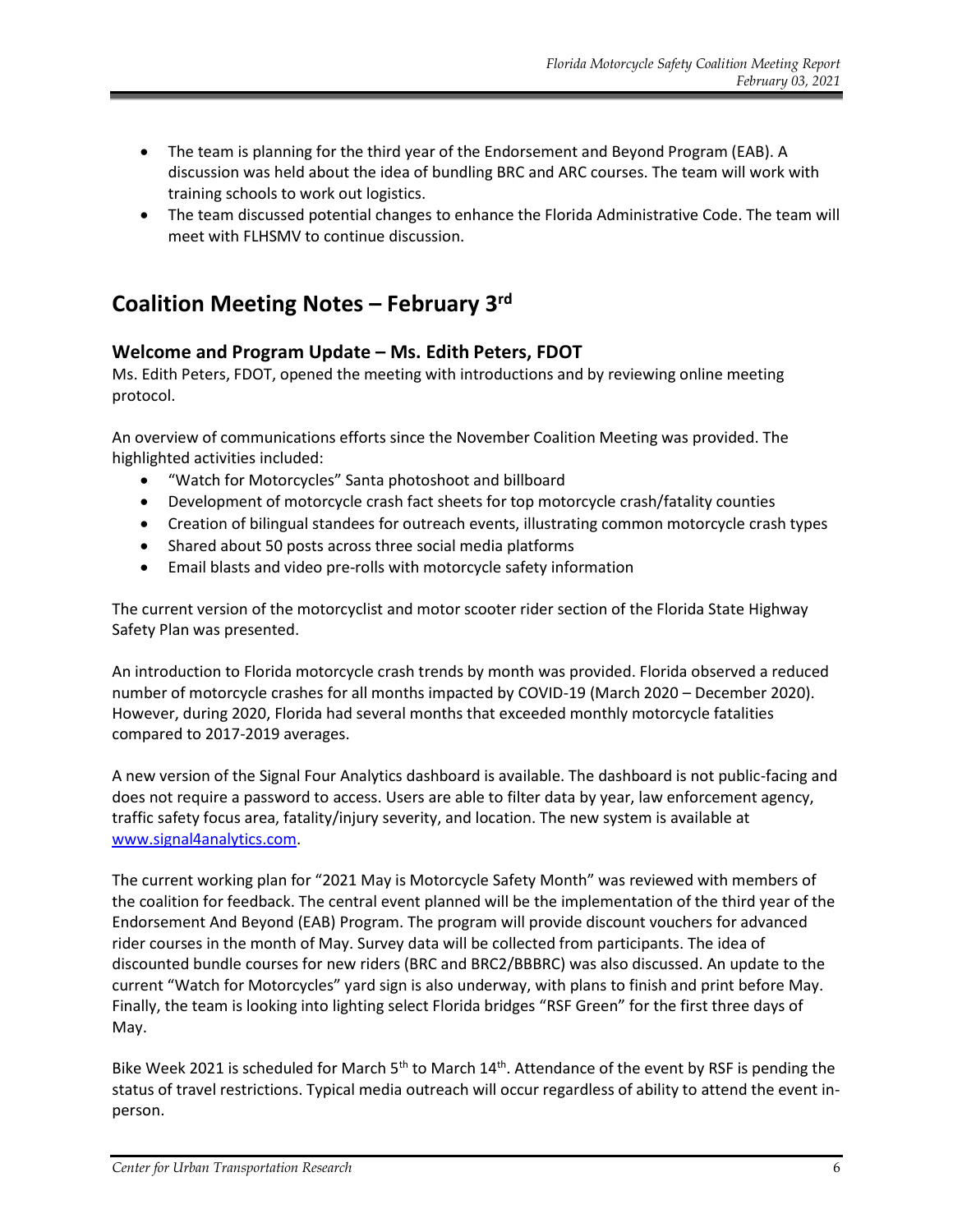#### **Upcoming Coalition Dates:**

- May 19<sup>th</sup> and 20<sup>th</sup>
- August 18<sup>th</sup> and 19<sup>th</sup>

Full presentation available here: [February 2021 Program Update](https://ridesmartflorida.com/archives/sdm_downloads/peters-rsf-feb-2021-coalition-presentation)

#### **Motorcycle Safety Report 2019 - Alan Mai, FDOH**

Alan Mai, Florida Department of Health, reviewed the 2019 Florida Motorcycle Safety Report with the Coalition. The report presents the most recent hospitalization data available. There was an increase in (estimated) median charges and total charges for motorcyclist injuries. Commercial insurance was the highest payer source for emergency department visits and hospitalizations.

Full report available here: [2019 Motorcycle Safety Report](https://ridesmartflorida.com/archives/sdm_downloads/motorcycle-safety-report-2019)

#### **Motorcycle Safety Foundation Presentation – Dr. Ray Ochs, MSF**

Dr. Ray Ochs, Motorcycle Safety Foundation, provided an MSF status update to the Coalition. Due to the impact of COVID-19, MSF established special waivers and made adjustments to primary courses to accommodate social distancing. The AdventureBike RiderCourse should be introduced in 2021 as an outdoor only class off-pavement. Updates are also in-progress for eCourses, including closed-captioning and Spanish translation of resources. Dr. Ochs also discussed "Project Gateway," and RETS refresh, including a program for passengers, street experience exercises and an extension of current programs.

#### **2020 Florida Motorcyclist Survey Results– Dr. Chanyoung Lee, CUTR**

Dr. Chanyoung Lee, CUTR, presented the results of the annual 2020 Florida Motorcyclist Survey to the Coalition. The 2020 survey received 2,309 total responses. As observed in previous years, most respondents had a motorcycle and "rode regularly," with a higher proportion of responses from riders in the age 50 and older age group. The survey included questions about the impact of COVID-19 on rider behaviors. Compared to riding frequency in 2019, weekly riding declined for all age groups except riders ages 30 and under during the COVID-19 outbreak. However, many riders self-reported that they rode the same amount as they typically would (43%). Of note, 2.5% of respondents indicated that they rode with a child passenger, age 8 or under in 2019. The presentation also emphasized an observed disparity between participants' perceived value of wearing helmets and the consistency of actual helmet use. One theory behind this distinction is that riders may perceive helmets as less important as they become a more experience rider. Responses for social media preferences among riders were also provided, as well as insight into "risky" rider behaviors such as speeding, riding while impaired and not wearing a helmet.

Full presentation available here: [Florida Motorcyclist Survey 2020](https://ridesmartflorida.com/archives/sdm_downloads/2020-florida-motorcyclist-survey)

#### **2020 Motorcycle Crash Update - Dr. Chanyoung Lee, CUTR**

Dr. Chanyoung Lee, CUTR, provided an update on Florida motorcycle crash data. Reduced traffic volumes were observed after lock-down, with a volume increase observed in May. For motorcycles, a small increase in endorsements and registrations were observed in 2020. Overall, there was a reduction in the number of motorcyclist fatalities per registered motorcycles, with 502 total fatalities recorded for 2020. However, reductions were not consistent across counties, with Broward County experiencing a 25% increase in motorcyclist fatalities for 2020. Motorcyclist fatalities were reduced across all age